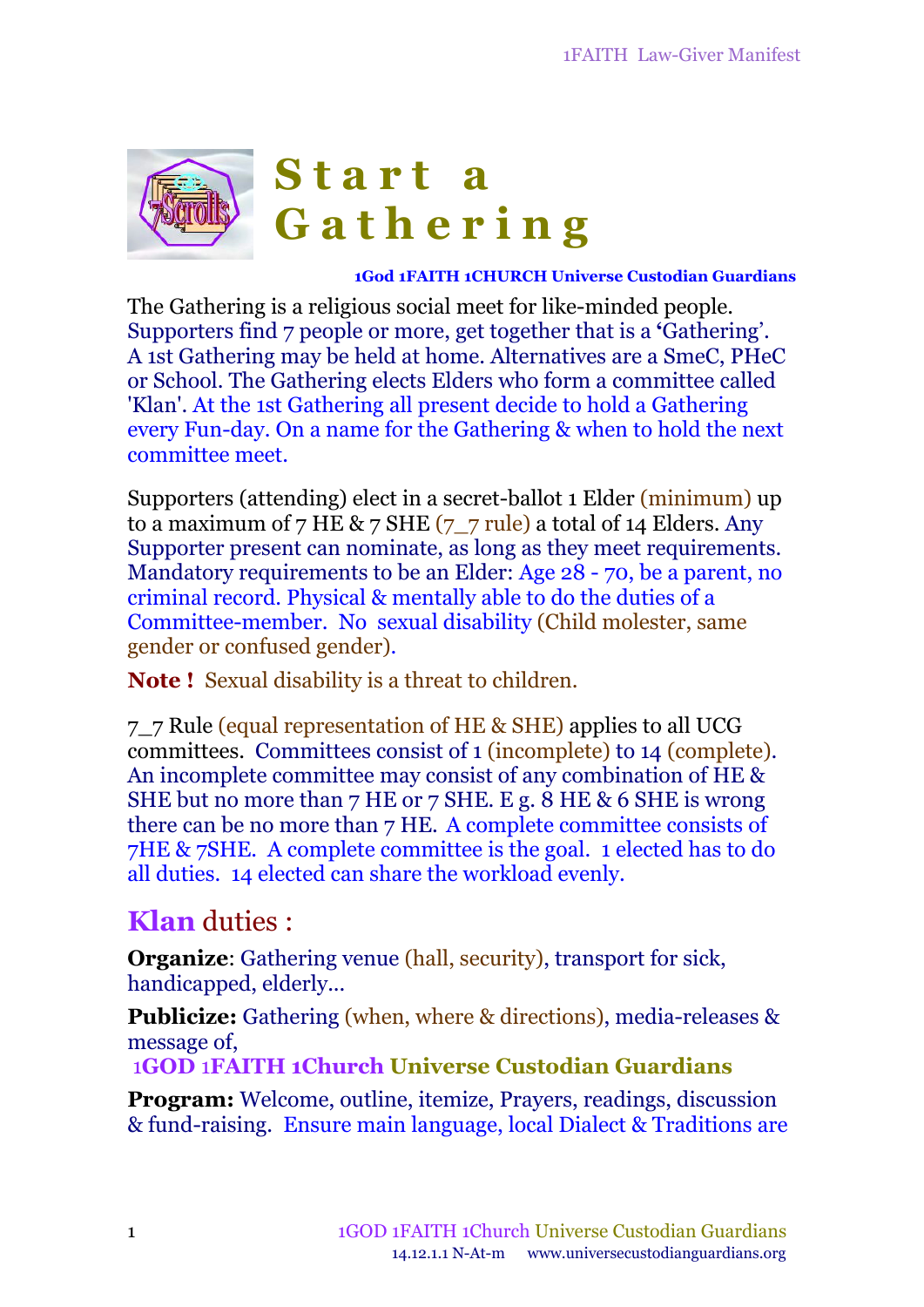### upheld...

**Hold:** Mess, elections, induction of newly-wed & new-born. Mourn those who's life ended.

**Catering:** seating, drinks (non-alcoholic), food, music, dancing, entertainment, & clean up...

**Committee:** Meeting. Protect the unfairly attacked, weak, needy & disadvantaged.

**Up-keep:** Shun-lists & campaigns, prepare educational material for schools, establish not-for-profit organizations (**CROn**)...

**Keep in touch:** With Shire Council. Custodian Guardian standing for election to commercial, political, social,... committees, positions,...

The Klan with support of Supporters absorb all local environmental, non-profit, non-violent & social-justice causes and run them.

The Gathering is open every 'Fun-Day' from 1 hour after Sunrise until 1 hour before Sunset. A Gathering participates in N-At-m (New-Age time-management) Funday themes (celebrations, memorials, shames). Gatherings support local cuisine, culture, dialect, traditions.

### Meeting Etiquette

Supporters visit a Gathering & encourage others to visit a Gathering. They pray & worship, socialize, discuss, chat, eat (no junk food) & drink (non-alcoholic), sing & dance, laugh, play & harmonize... It is your Gathering enjoy & make it work!

Active participation leads to experiences. Experiences are important; we like to share these with others. We like to discuss our experiences with others. This increases our relationship with others. Increased good relationships translate into happiness.

To make the experience work there needs to be variety. Subjects covered may cover Gathering activities, the Law-Giver Manifest, Shun-lists, knowledge, current-news, hobbies, interests, local & provincial government. Don't be shy!

Discussion-Etiquette: Listen closely without interrupting a speaker. Reply passionately without being obnoxious, rude or aggressive. Human relationships rely on passion, compromise & tolerance. To diffuse a situation; agree to disagree.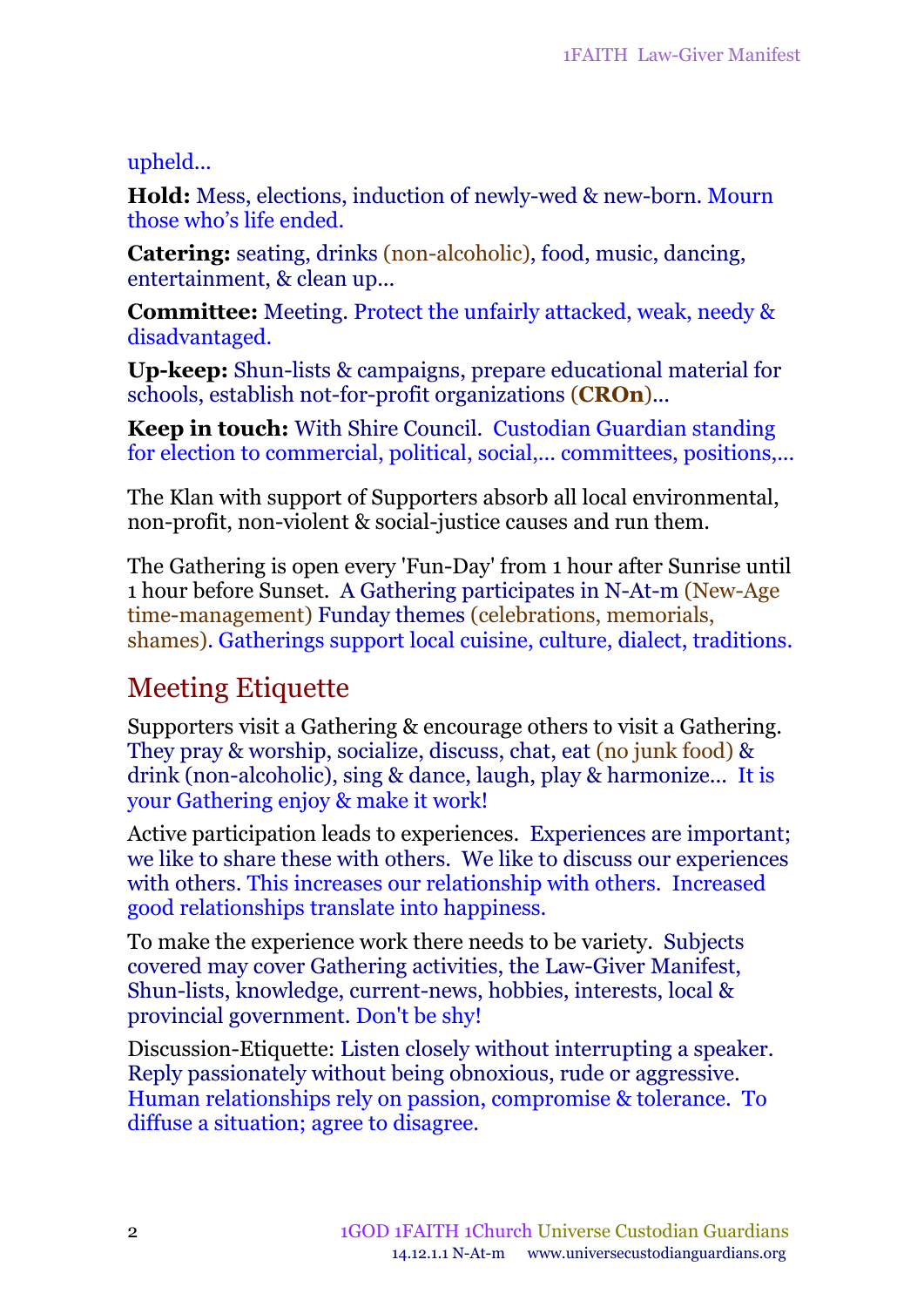At all Gatherings, Supporters, visitors, [Elders](file://C:/Users/Workventures/Documents/ApD17/1FAITH/../My Web Sites/message/klan.htm) & Members are addressed as custodian-guardian (1st name) everyone is equal*.* Elders & Members are leaders with honorary titles. These titles are used only outside the Gathering in public or on committees.

## 1G O D l o v e s G a t h e r i n g s

At the Klan's 2<sup>nd</sup> meet Custodian-Zenturion (1HE & 1SHE) are elected. Their Truth-Statements are taken & membership of 1Church, Universe Custodian Guardians is posted. A new Gathering is listed on the web-site.

The **Gathering** can now use everything available on the website. The Gathering can also raise funds (no credit) 90% stay with the Gathering 10% are forwarded to the Universe Custodian Guardians administration.

**Custodian-Zenturion** are the elected leaders representing the Gathering to the local community & local government. These leaders are passionate about 1**GOD** & 1 FAITH. They lead by fearless ethical & professional example show humility, determination, discipline & persistence. Their key task is to communicate & promote a shared understanding of the U.C.G. purpose by developing & implementing powerful strategies (with the Klan) for moving the Gathering in the direction of their shared vision. Goals with a time-line are set. They are committed to the underlying purpose of the U.C.G. spreading of **1GOD**'s latest Message, the '**Law-Giver Manifest**'. its application & its protection.

Individual Members of the Universe Custodian Guardians, cannot accept honorary awards, prizes or titles. They cannot be elected or appointed to any type of Government. If asked they may give unrewarded advise. If they become part of Government they loose their membership of U.C.G. & can never regain it.

**Note !** This doesn't apply to Elders or supporters. They can accept honorary awards, prizes or titles. They can be elected or appointed to any type of Government or Committee.

### An elected C-Zenturion has to make a Truth-Statement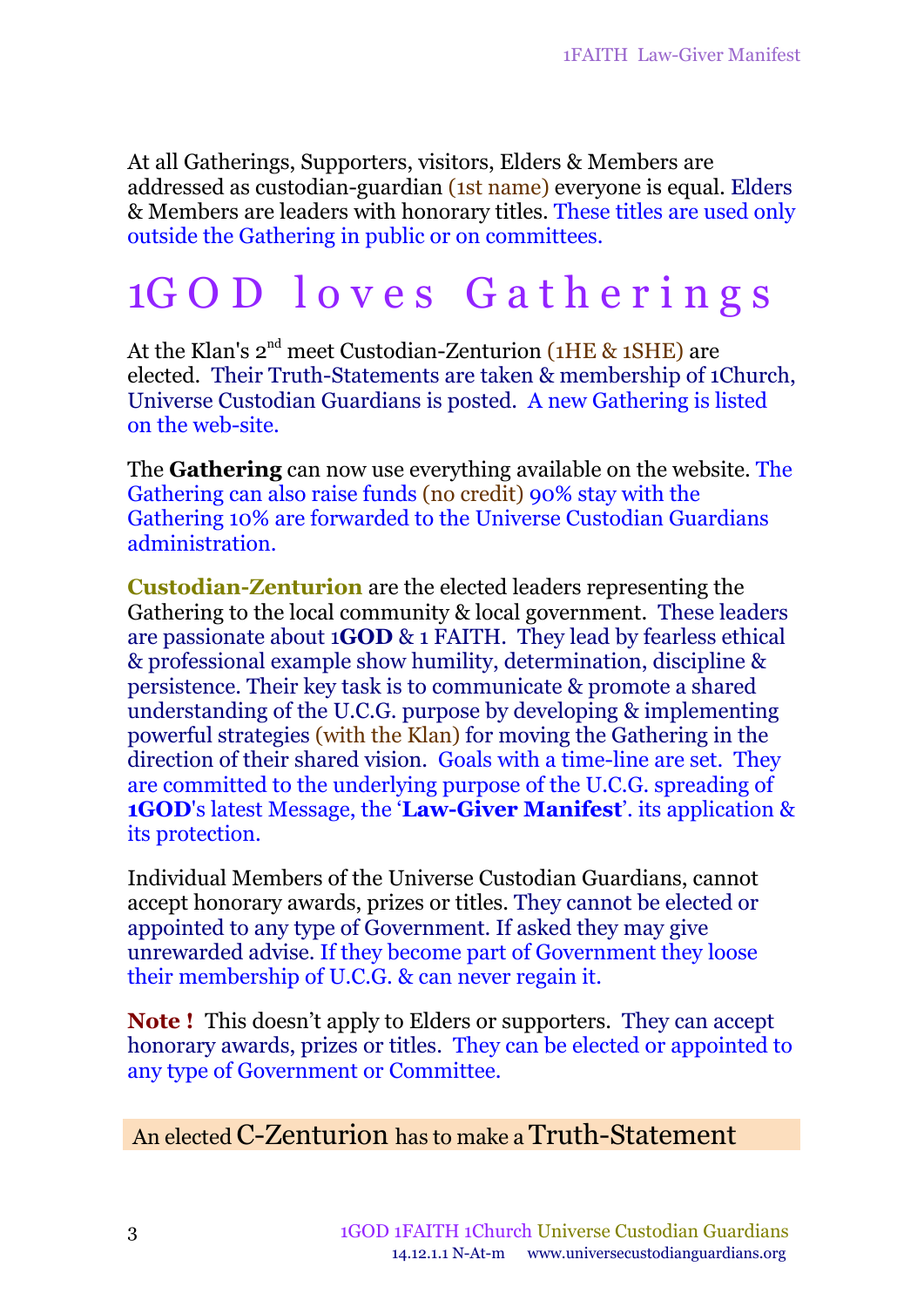## Truth Statement

Oh magnificent all mighty 1 & only **1GOD**. Who is both HE & SHE. Creator of the most beautiful Universe. **Witness:**

Your most humble faithful custodian-guardian (1st name). Elected Custodian-Zenturion by the Elders of the (name) Gathering.

### **Truthfully state:**

That I shall assist **1GOD**, the Supporters of the 1FAITH, the Universe Custodian Guardians & the local community.

That I did not or encouraged someone to Kill, Rape, Torture or childmolest, nor protected anyone who did.

Protect the integrity of **1GOD'S** latest message the Law-Giver Manifest.

As Custodian Zenturion the 7 behaviors' are my guide:

Not repay violence with violenc

Observe so as to become aware of anti-social & anti-habitat behaviors

Protest injustice, amorality, & environmental-vandalism

Resolve conflict through assessment, listening & discussion

Socialize, familiarize myself with all different groups in our community

Speak up for what is right

Stand up for the unfairly attacked, disadvantaged, weak & needy

For the Glory of **1GOD** & the Good of Humankind

**May 1GOD be my Witness & Judge**

Dishonoring a 'Truth-Statement' leads to cancellation of membership Banning from all Gatherings. Shunning by Supporters. If dishonoring was of a criminal nature the Prosecution will be notified.

**Note !** Individual Members of the Universe Custodian Guardians, cannot accept honorary awards, prizes or titles. They cannot be elected or appointed to any type of Government. If asked they may give unrewarded advise. If they become part of Government they loose their membership of U.C.G. & can never regain it.